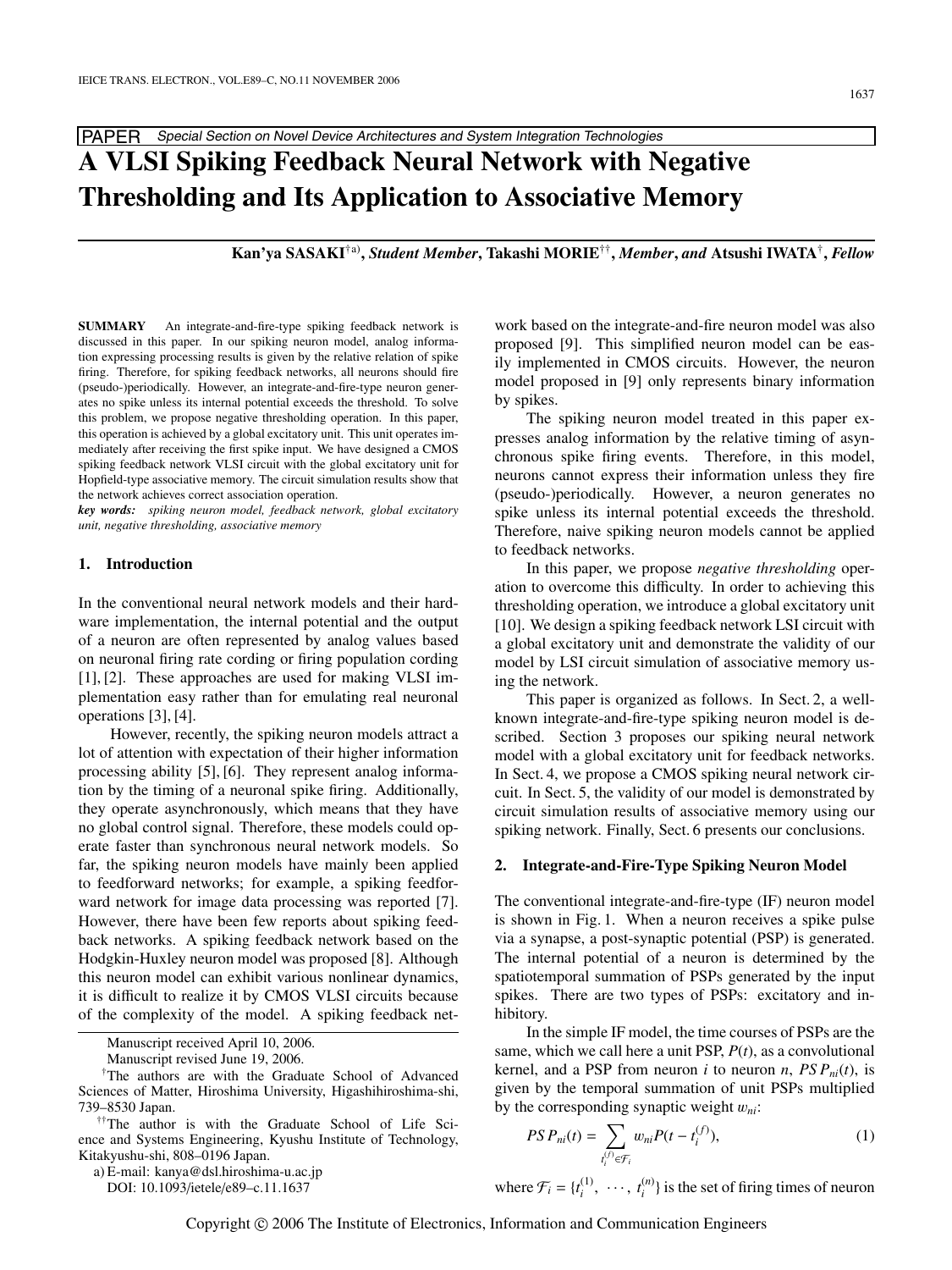

**Fig. 1** Integrate-and-fire-type neuron model.

*i*. The type and amplitude of a PSP are determined by the sign (positive or negative) and the absolute value of synaptic weight w*ni*, respectively. The internal potential of neuron *n*,  $I_n(t)$ , is given by the spatial summation of *PS P<sub>ni</sub>*(*t*):

$$
I_n(t) = \sum_{i \in \Gamma_n} PSP_{ni}(t),\tag{2}
$$

where  $\Gamma_n$  is the set of inputs to neuron *n*. The effect of a PSP is temporary, and  $I_n(t)$  returns to the resting potential level after the PSP ceases. When *In*(*t*) exceeds the threshold *th*, neuron *n* fires and generates a spike. After firing,  $I_n(t)$  is reset, and a refractory period  $T_r$  follows. Spikes generated at neuron *n* are transmitted to other neurons or the neuron itself via output line  $i_n(t)$  with transmission delay time  $T_d$ .

# **3. Global Excitatory Unit for Spiking Feedback Networks**

In the IF neuron model, if  $I_n(t)$  does not exceed the threshold as shown in Fig. 2(a), the neuron obviously generates no spikes. In order to apply the spiking neuron model to feedback networks with continuous states, spikes expressing the zero value (standard timing) should be generated.

To achieve this, we propose *negative thresholding* operation that starts immediately after the first spike input. Here, we introduce a global excitatory unit *GEU* for this thresholding operation. Operation of the spiking neuron model with *GEU* is shown in Fig. 2(b). In this model, the potential generated by *GEU* at neuron *n*,  $G_n(t)$ , is given by

$$
G_n(t) = w_{nG}\{1 - e^{-(t - t_i^{(1)})/\tau_G}\}\mathcal{H}(t - t_i^{(1)})
$$
\n(3)

for all *i*, where w*nG* is a synaptic weight from *GEU* to neuron *n*,  $\tau_G$  is the time constant for rise time,  $\mathcal{H}(\cdot)$  is the Heaviside step function. Here, for simplicity,  $w_{nG}$  is set at a constant positive value w*G*. *GEU* receives spikes from all neurons via excitatory synapses, and it is activated by the earliest input spike, which we call a *GEU-trigger spike* and is generated at  $t_i^{(1)}$ . The activated *GEU* gives a continuous-level stimulus to all neurons. Therefore, *GEU* gives the same effect as a decrease in the threshold levels of all neurons, which means



**Fig. 2** Examples of input/output spike trains and neuronal internal potentials without (a) and with (b) *GEU*.



**Fig. 3** Spiking feedback network model with *GEU*.

*negative thresholding*. If once *GEU* is activated, even a neuron at the resting state can fire, and a neuron with stronger inhibition generates a spike with later timing.

Figure 3 shows a spiking feedback network model with *GEU*, where all neurons are connected each other. If synaptic weights are symmetric  $(w_{ij} = w_{ji})$ , this network realizes Hopfield-type associative memory. The input key pattern is given from  $in_n$  as initial input spikes. In the associative memory operation, *GEU* must start to operate after all neurons receive initial input spikes. If not, all neurons fire independently of initial inputs. This situation is same as that the threshold levels for firing is set lower than the resting potential of neurons at the beginning of the network operation. In our network, neurons output spikes after all neurons receive initial input spikes. Therefore, we use the earliest output spike from neurons as the *GEU-trigger spike*.

On the other hand, *GEU* must give a continuous-level stimulus until the network recalls a stored pattern. After recalling a stored pattern, if the network starts another recalling operation by receiving another input pattern, *GEU* must be reset before the operation.

In our spiking feedback network model, analog information expressing processing results is given by the relative timing of neuronal spike firing. Because there is no global clock signal, it is required that some neurons fire synchronously and the timing of synchronous firing is used as the relative standard timing for information representation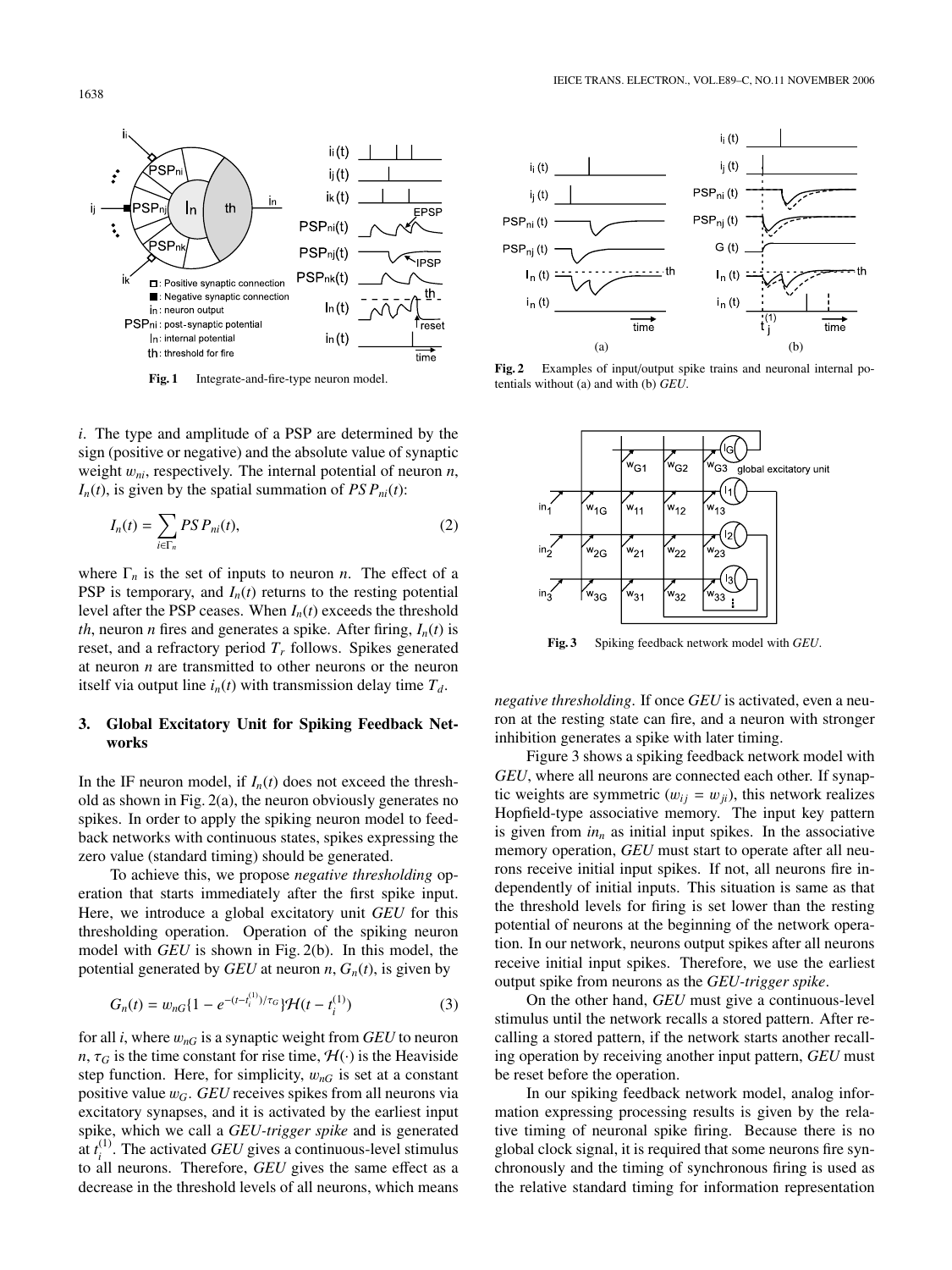by spike timing.

In the associative memory using neural networks, the network must converge to a binary (0/1) stored pattern, which means all neurons separate into two groups and these two groups each generate synchronous spikes at different times corresponding to logical 0 and 1. The neurons belong to each of the two groups are often connected each other with excitatory synapses. Therefore, in order to improve the convergence property of our model, it should be satisfied that the condition that neurons connected with excitatory synapses generate synchronous spikes.

For this purpose, we make the transmission delay time  $T_d$  equal to the refractory period  $T_r$ . If both are different, the following problems may occur. When  $T_r > T_d$ , even if some neurons generate spikes synchronously at a certain time, the neurons cannot generate synchronous firing at next timing, because these neurons are in a refractory period when the neurons receive spikes. Therefore, stable synchronous firing cannot occurs. In contrast, if  $T_r < T_d$ , before receiving spikes from neurons that fired synchronously, neurons may fire by spikes from neurons that are firing asynchronously. Therefore, also in this case, stable synchronous firing cannot occurs.

Our *GEU* is purely proposed as a part of the artificial neural network model. However, functions controlling the whole activity of a neuron group are found in various places in the real brain. For example, acetylcholine increases the activity level of neurons in the learning process, and some biogenic amines are used to modulate the synaptic activity simultaneously in widespread areas of the brain [11]. *GEU* may be considered as a model for realizing such functions.

## **4. Spiking Neural Network Circuit**

We have designed a spiking feedback network LSI circuit with *GEU* using a  $0.35 \mu$ m CMOS technology. The synapse and neuron circuits are shown in Fig. 4. Figure 5 shows the timing diagrams of both circuits.

Figure 6 shows *delay* & *inv* 1/2 circuits and these timing diagrams. When *delay* & *inv 1* receives an input pulse, *Va* decreases immediately and increases slowly by PMOS transistor  $P_1$ . As a result, this circuit outputs an inverted pulse whose fall timing coincides with the rise timing of the input pulse and whose pulse width is determined by *Vbias*1. In contrast, when *delay*  $\& inv \, 2$  receives an input pulse,  $V_c$ decreases slowly by NMOS transistor *N*<sup>1</sup> and increases immediately. As a result, this circuit outputs an inverted pulse whose rise timing coincides with the fall timing of the input pulse and whose pulse width is determined by  $V_{bias2}$ .

As shown in Fig. 4(a), the synapse circuit operate as an excitatory or inhibitory synapse according to the binary *sign* signal. The *sign* signal determines the sign of the synaptic weight. The synaptic weight is determined by the current value of the current source, which is made of a MOS FET. Bias voltage  $V_w$ , which is fed into the gate terminal of the MOS FET, determines this current value. The synapse circuit receives a spike input *in* generated by the corresponding



**Fig. 4** Spiking neuron circuits: (a) synapse and (b) neuron.



**Fig. 5** Timing diagrams of spiking neuron circuits: (a) synapse and (b) neuron.



**Fig. 6** Delay and inversion circuits and their timing diagrams: (a),(b) *delay* & *inv 1*, (c),(d) *delay* & *inv 2*.

neuron. In order to generate switching signal *psp* by the spike input, we use a *delay* & *inv 1* and *NOR* circuits. Bias signal *Vbias*<sup>1</sup> of *delay* & *inv 1* determines the temporal width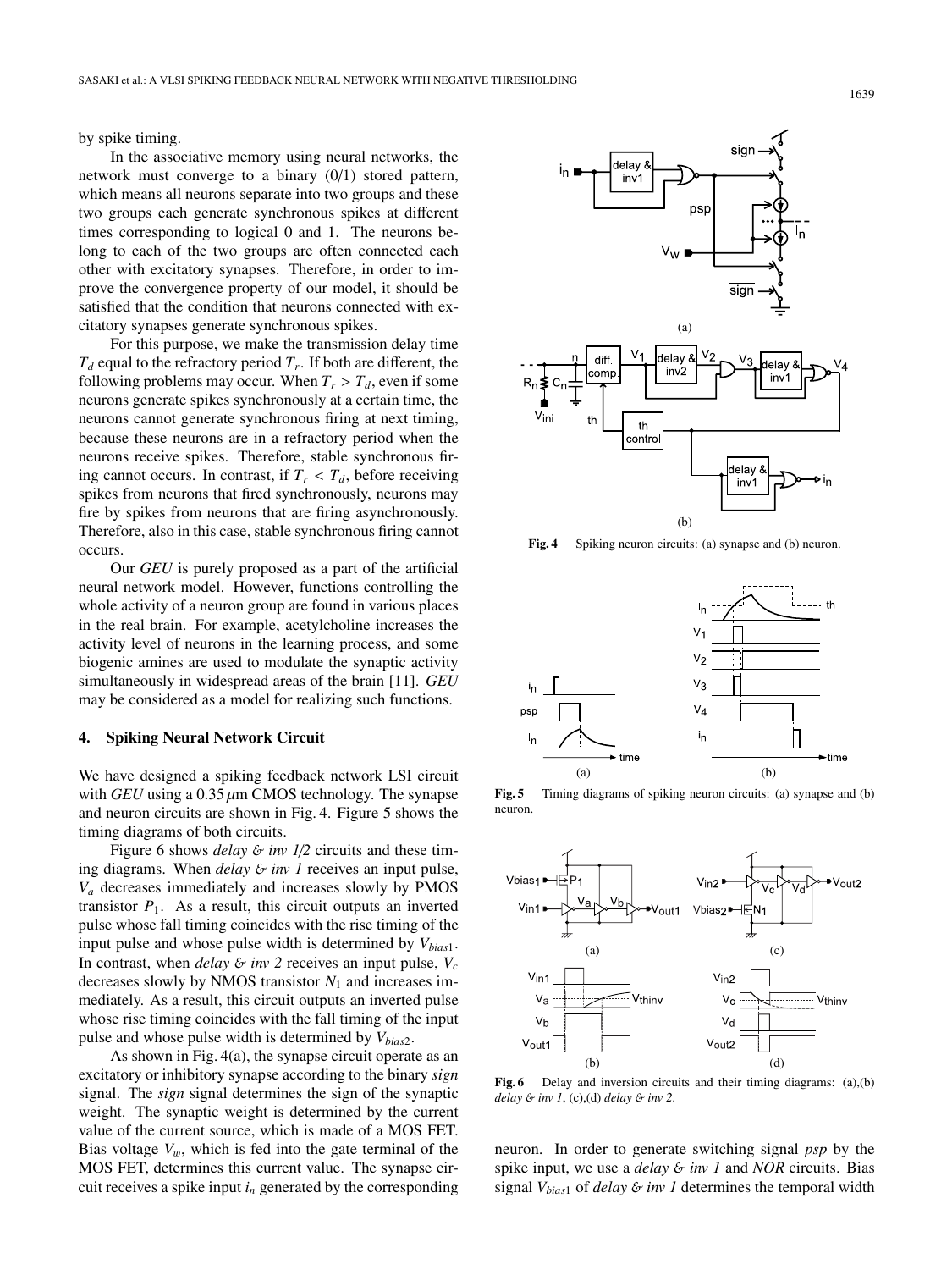of the *psp* signal. The *psp* signal turns on a current switch, and the current source charges or discharges capacitor *Cn* in the neuron circuit, whose terminal voltage represents the neuronal internal potential. The spatiotemporal summation of PSPs by input spikes is performed by this capacitor.

In the neuron circuit, the neuronal internal potential *In* is compared with the threshold voltage *th* by a differential pair. The internal potential returns to the resting potential by leak resister  $R_n$  connected to the capacitor. In order to realize the transmission delay, spike pulses are delayed by using  $delay \& inv 1/2$  circuits. When the internal potential exceeds the threshold voltage, a spike pulse is generated. After neuronal spike firing, a refractory period is generated by increasing the threshold voltage. A spike pulse to other neurons is generated after the refractory period. The detail of the operation of the neuron circuit is as follows. When the terminal voltage of the capacitor  $I_n$  exceeds the threshold voltage *th*, the signal  $V_1$  rise to 'High.' The signal  $V_2$  is generated by  $V_1$  with *delay* & *inv* 2. The signal  $V_3$  is generated by logical AND operation between  $V_1$  and  $V_2$ . The signal  $V_4$  is generated by  $V_3$ . When  $V_4$  is 'High,' *th* increases. The temporal width of  $V_1$  represents the absolute refractory period, and the temporal width of *V*<sup>4</sup> represents the relative refractory period. Therefore, the temporal width between the rising edge of  $V_1$  and the falling edge of  $V_4$  represents the refractory period of the neuron. After the refractory period, a spike pulse to other neurons  $i_n$  is generated. Therefore, the transmission delay time  $T_d$  equals to the refractory period. The transmission delay time is represented by the summation of the pulse widths of signals  $V_3$  and  $V_4$ . These pulse widths are determined by the bias voltages *Vbias*<sup>1</sup> and *Vbias*<sup>2</sup> in *delay* & *inv 1*/*2*.

The neuron and synapse circuits shown in Fig. 4 are also used as the *GEU* circuit and the synapse circuits between *GEU* and neuron, respectively. In order to achieve a constant output from *GEU*, we use a *psp* with a longer pulse width than the whole operation time in the synapse circuits from *GEU* to neurons.

# **5. Simulation of Associative Memory Using Spiking Neural Network**

# 5.1 Simulation Condition

Figure 7 shows a block diagram of the spiking feedback neural network circuit, which consists of 36 neurons with symmetric connections and a *GEU*. The synaptic weights  $w_{ij}$ , which are expressed by the sum of autocorrelation matrixes of the stored pattern vectors, are given by the following equation:

$$
w_{ij} = \sum_{k=1}^{N} (2I_i^k - 1)(2I_j^k - 1), \text{ for } i \neq j,
$$
 (4)

where  $w_{ii} = 0$ , and  $I_i^k$  is the *i*-th element of the *k*-th stored pattern vector. In the simulation, the number of stored patterns *N* was five, and the stored patterns are shown in Fig. 8.



**Fig. 7** Block diagram of a spiking feedback neural network circuit with *GEU*.



The elements  $I_i^k$  were randomly chosen under the condition that the numbers of '0' (black) and '1' (white) are equal. As a result,  $w_{ij} \in \{\pm 5, \pm 3, \pm 1\}$ . We used gray-level (5-levels) input patterns that converge to stored pattern #1 shown in Fig. 8.

We evaluated the network performance by circuit simulation of the designed CMOS circuit. The simulations were performed by a high-speed circuit simulator, HSIM. The reason why we used circuit simulation instead of usual software simulation is that it directly leads to the VLSI implementation of our model.

In the simulation, the spike width was set at 20 ns. The time step corresponding to one level in gray-level patterns was set at 25 ns. Therefore, the firing timing of input spikes was limited in  $\{0, 25, 50, 75, 100\}$  ns, and the time span for receiving input spikes was 100 ns. The transmission delay time  $T_d$  was set at 200 ns. Input spikes generated at 0 ns and 100 ns express '1' (white) and '0' (black) pixels, respectively.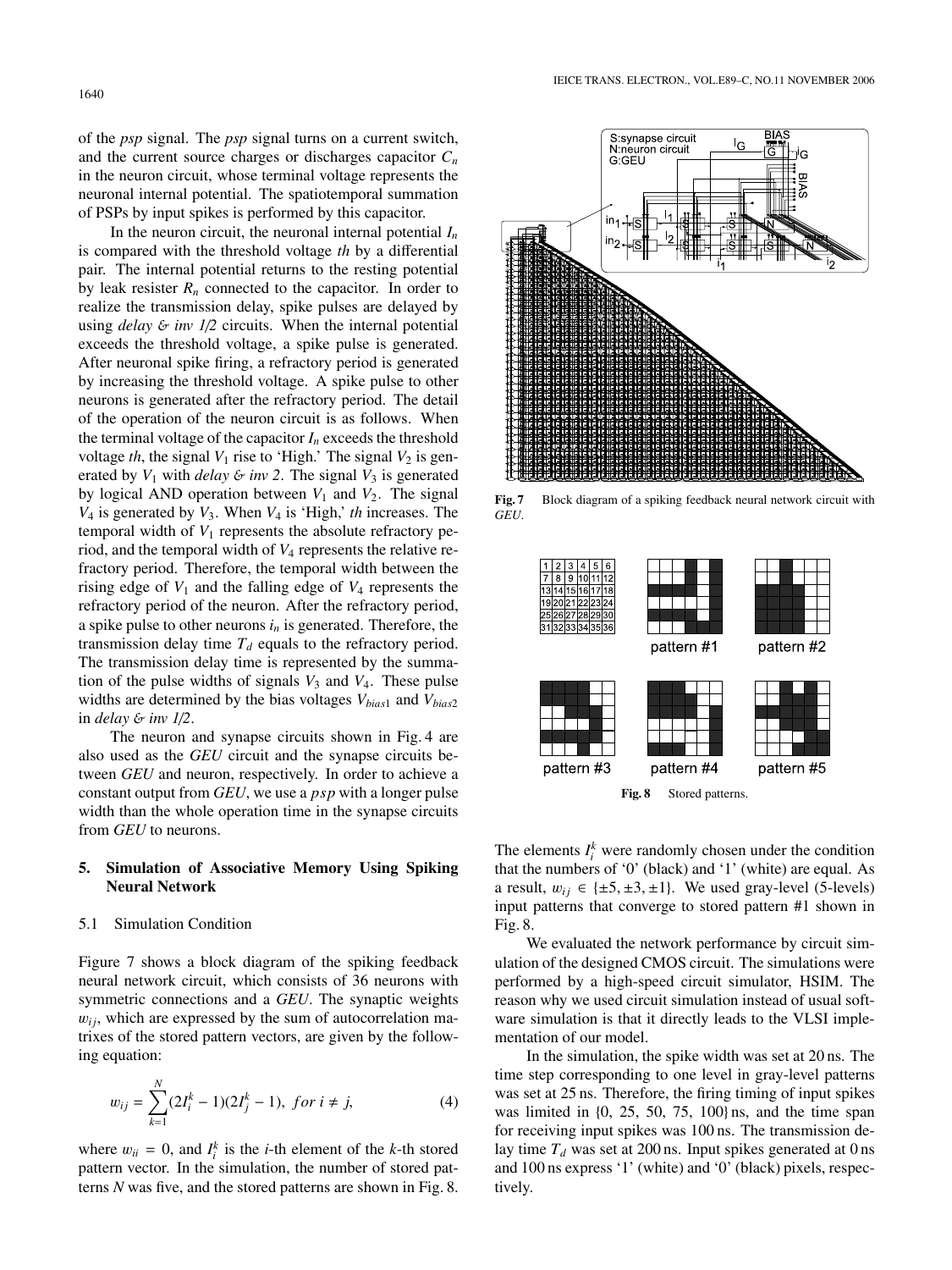

**Fig. 9** Typical time course of PSP for input *i*(*t*).

Since a PSP is generated by an RC circuit, the unit PSP is given by

$$
P(s) = P_0 \{ (1 - e^{-s/\tau}) \mathcal{H}(s) \mathcal{H}(t_p - s) + (1 - e^{-t_p/\tau}) e^{-(s-t_p)/\tau} \mathcal{H}(s - t_p) \},
$$
(5)

where  $P_0$  is a constant,  $\tau$  is the time constant for decay,  $t_p$  is the time span between the time when the unit PSP starts to increase and the time when it has the peak value. A typical time course of  $P(t)$  is shown in Fig. 9. In our simulation,  $P_0 = 0.05$ ,  $t_p = 100$  ns, and  $\tau = 50$  ns.

# 5.2 Simulation Results and Discussion

A simulation result about the network without *GEU* is shown in Fig. 10, which shows the outputs of twelve neurons corresponding to pixels 1 to 12 in the first and second rows of the pattern shown in Fig. 8. In the case without *GEU*, most neurons generate approximately periodical spikes because of feedback with transmission delay. However, some neurons generate no spikes at certain intervals because their internal potentials do not exceed the threshold. Thus, the networks without *GEU* cannot express analog information by spike timing properly, and therefore cannot operate as an associative memory.

In contrast, in a simulation result of the network with *GEU* shown in Fig. 11, all neurons generate approximately periodical spikes. At the beginning of the simulation, all neurons generate spikes whose timing corresponds to the gray-level input values. However, after several spike generations, the neurons that express *black* and *white* pixels (hereafter we call them *black*-pixel neurons and *white*-pixel neurons, respectively) in stored pattern #1 form themselves in two groups each of which generates synchronous spikes with different timing. Thus, by using *GEU*, all neurons can generate spikes with the timing according to their analog internal potentials, and the network can operate as an associative memory. In this result, the time difference between spikes belonging to the respective two groups is 100 ns, which is equal to  $T_d/2$ .

Figure 12 shows the relationship between the synaptic weights from *GEU* to all neurons,  $w_G$ , and the normalized calculation steps required for recalling, *Nr*. Here, *Nr* is defined as recalling time divided by the inter-spike interval after convergence; i.e., 200 ns in this simulation. From Fig. 12,  $N_r$  has the minimum value when  $w_G = 2.0$ .



**Fig. 10** Simulation result without *GEU*.



**Fig. 11** Simulation result with *GEU*.

For  $w_G$  < 0.5 and  $w_G$  > 3.0, the network could not converge to any stored patterns. When  $w_G$  is too small  $(w_G < 0.5)$ , the network cannot express analog information by spike timing as in the case without *GEU* shown in Fig. 10. On the other hand, when  $w_G$  is too large ( $w_G > 3.0$ ), the effect of *GEU* is so strong that the network cannot attain correct recalling. Therefore, it is necessary to set  $w_G$  at an appropriate value.

Figure 13 shows the convergence characteristic of spiking networks by using Manhattan distance  $d_M$  from the in-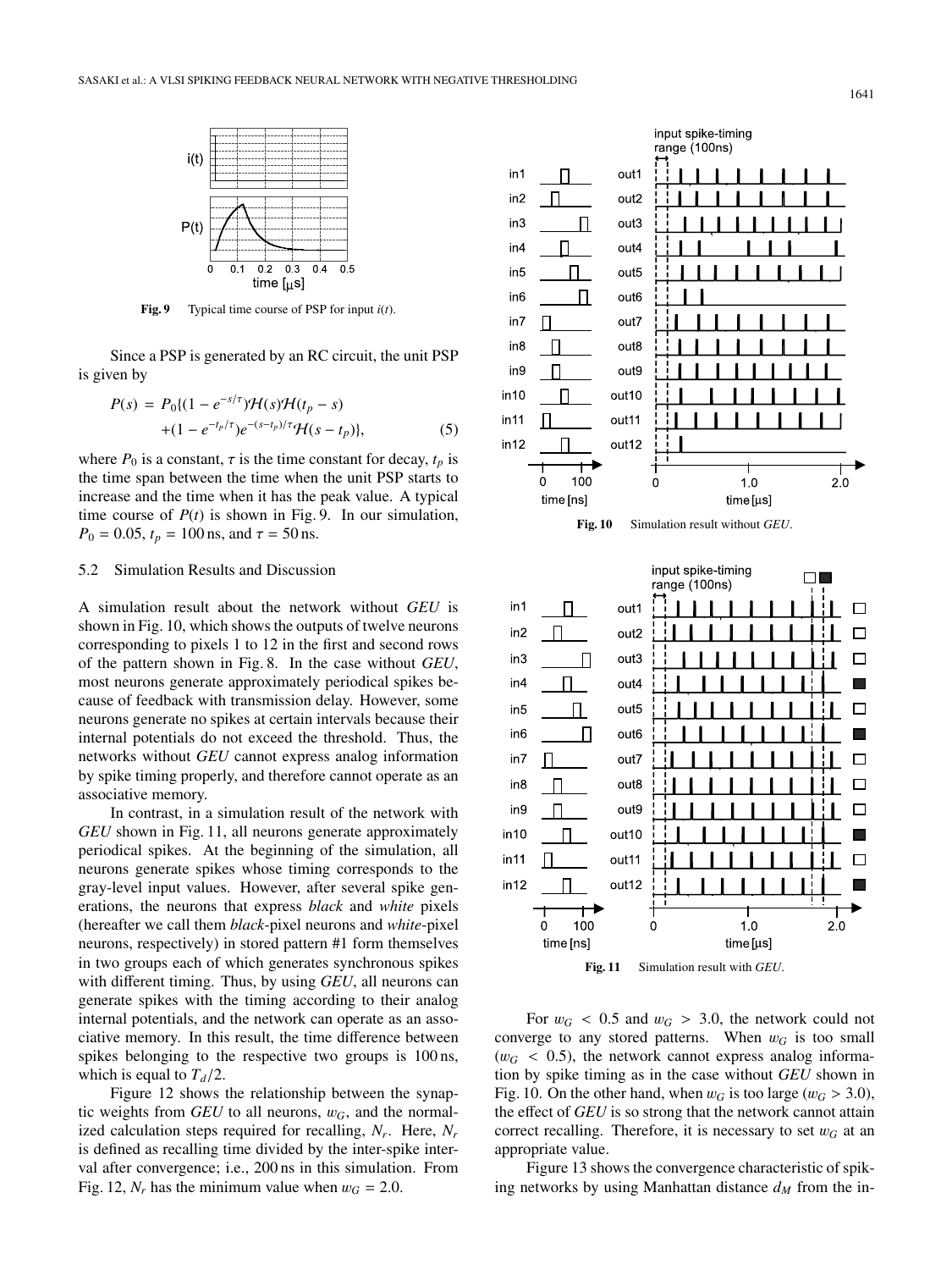





**Fig. 13** Recalling process: changes in Manhattan distance  $d_M$  from the input pattern to stored pattern #1 as a function of the normalized calculation steps.





**Fig. 15** Simulation result with *GEU* to stored pattern #6.



put pattern to stored pattern #1, where  $w_G = 2.0$ . We used two different input patterns for evaluating each Manhattan distance. In this figure,  $d_M = 0$  means stored pattern #1,  $d_M$  = 36 means the inverse pattern of #1, and  $d_M$  = 18 means the other stored patterns. It is found from the simulation results that these networks can recall the correct pattern #1 when  $d_{M}$  < 10.

We evaluated the spiking network operation about other five stored patterns shown in Fig. 14. Figure 15 shows a simulation result of the successful recall of stored pattern #6.

We also carried out simulations when the input spike-

**Fig. 16** Simulation result when the input spike-timing range is smaller than half of the transmission delay time.

timing range  $T_{in}$  was changed. Figure 16 shows a simulation result for  $T_{in} = 67$  ns, which is shorter than  $T_d/2$  (= 100 ns). On the other hand, Fig. 17 shows a simulation result for  $T_{in}$  = 150 ns, which is longer than  $T_d/2$ . For both results shown in Figs. 16 and 17, the output spike-timing difference between the two groups after convergence is the same as  $T_d/2$ . Therefore, in our associative memory using a spiking feedback network, the output spike-timing difference is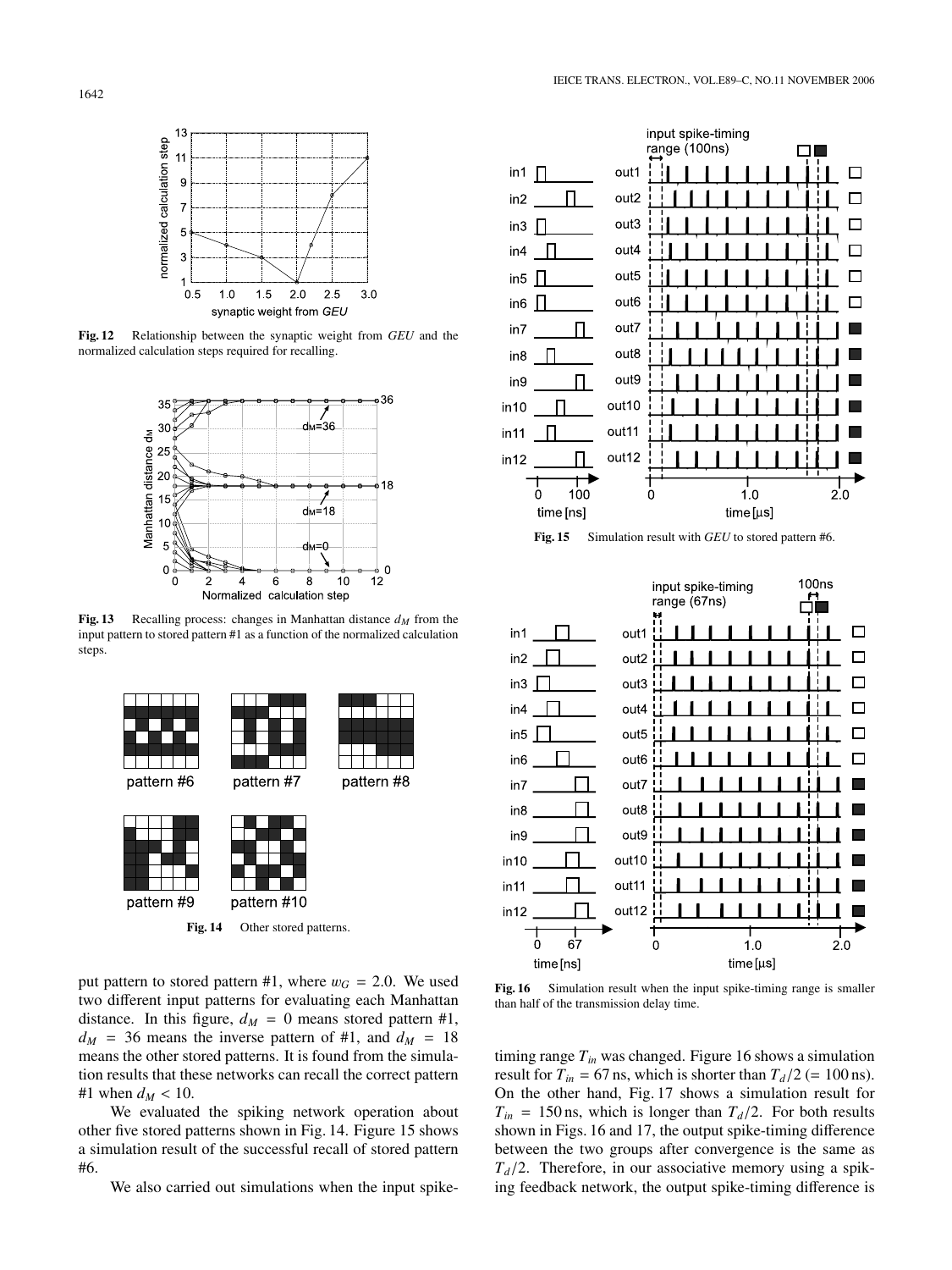

**Fig. 17** Simulation result when the input spike-timing range is larger than half of the transmission delay time.

independent of the input spike-timing range, and the output spike-timing difference is equal  $T_d/2$ .

The reason why our network has such characteristics is as follows. In our network operating as an associative memory, the *black*-pixel neurons and the *white*-pixel ones inhibit each other. Therefore, the *black*-pixel neuron group and the *white*-pixel neuron group generate spikes at the different timing when the inhibition is weakest. This corresponds to the timing point when the distance between spikes expressing *black* and *white* is longest. This time span is equal to  $T_d/2$ .

On the other hand, if the input spike-timing range is larger than  $T_d$ , some neurons output spikes before all neurons receive initial input spikes. These output spikes affect other neurons' operations, and as a result, the network may not perform the correct memory operation. Therefore, the input spike-timing range must be smaller than  $T_d$ .

#### **6. Conclusions**

We proposed a spiking feedback neural network using integrate-and-fire neurons with negative thresholding. A global excitatory unit was introduced for the negative thresholding. We designed a CMOS spiking feedback network VLSI circuit with the global excitatory unit for Hopfield-type associative memory. The circuit simulation results verified that the network operates as an associative memory. The network has a characteristic that the output spike-timing difference is independent of the input spiketiming range. The spiking feedback network proposed in this paper will construct a different type of associative memory from conventional rate-coding-based neural networks, and its VLSI hardware lead to new applications.

## **References**

- [1] D.E. Rumelhart, J.L. McClelland, and the PDP Research Group, Parallel Distributed Processing, The MIT Press, Cambridge, MA, 1986.
- [2] T. Morie and Y. Amemiya, "An all-analog expandable neural network LSI with on-chip backpropagation learning," IEEE J. Solid-State Circuits, vol.29, no.9, pp.1086–1093, 1994.
- [3] A.F. Murray and L. Tarassenko, Analogue Neural VLSI—A Pulse Stream Approach, Chapman & Hall, London, UK, 1994.
- [4] Y. Hirai and M. Yasunaga, "A PDM digital neural network system with 1,000 neurons fully interconnected via 1,000,000 6 bit synapses," Proc. Int. Conf. on Neural Information Processing (ICONIP), pp.1251–1256, 1996.
- [5] W. Maass, "Networks of spiking neurons: The third generation of neural network models," Neural Netw., vol.10, no.9, pp.1659–1671, 1997.
- [6] W. Maass and C.M. Bishop, ed., Pulsed Neural Networks, The MIT Press, Cambridge, MA, 1999.
- [7] S.J. Thorpe and J. Gautrais, "Rapid visual processing using spike asynchrony," in Advances in Neural Information Processing Systems, ed. M.C. Mozer, M.I. Jordan, and T. Petsche, vol.9, pp.901– 907, The MIT Press, 1997.
- [8] H. Hasegawa, "An associative memory of hodgkin-huxley neuron networks with willshaw-type synaptic couplings," J. Physical Society of Japan, vol.70, no.7, pp.2210–2219, 2001.
- [9] Y. Li and J.G. Harris, "A spiking recurrent neural network," IEEE Computer Society Annual Symposium on VLSI Emerging Trends in VLSI Systems Design, pp.321–322, Feb. 2004.
- [10] K. Sasaki, T. Morie, and A. Iwata, "A spiking neural network with negative thresholding and its application to associative memory," 2004 IEEE Int. Midwest Symposium on Circuits and Systems (MWSCAS2004), pp.III-89–III-92, Hiroshima, July 2004.
- [11] B.G. Wallace, J.G. Nicholls, A.R. Martin, and P.A. Fuchs, From Neuron to Brain, Sinauer Associates, Inc., Massachusetts, USA, 2001.



**Kan'ya Sasaki** received the M.E. degree in advanced sciences of matter from Hiroshima University in 2004. He is currently pursuing a Ph.D. at the Department of Semiconductor Electronics and Integration Science, Graduate School of Hiroshima University.